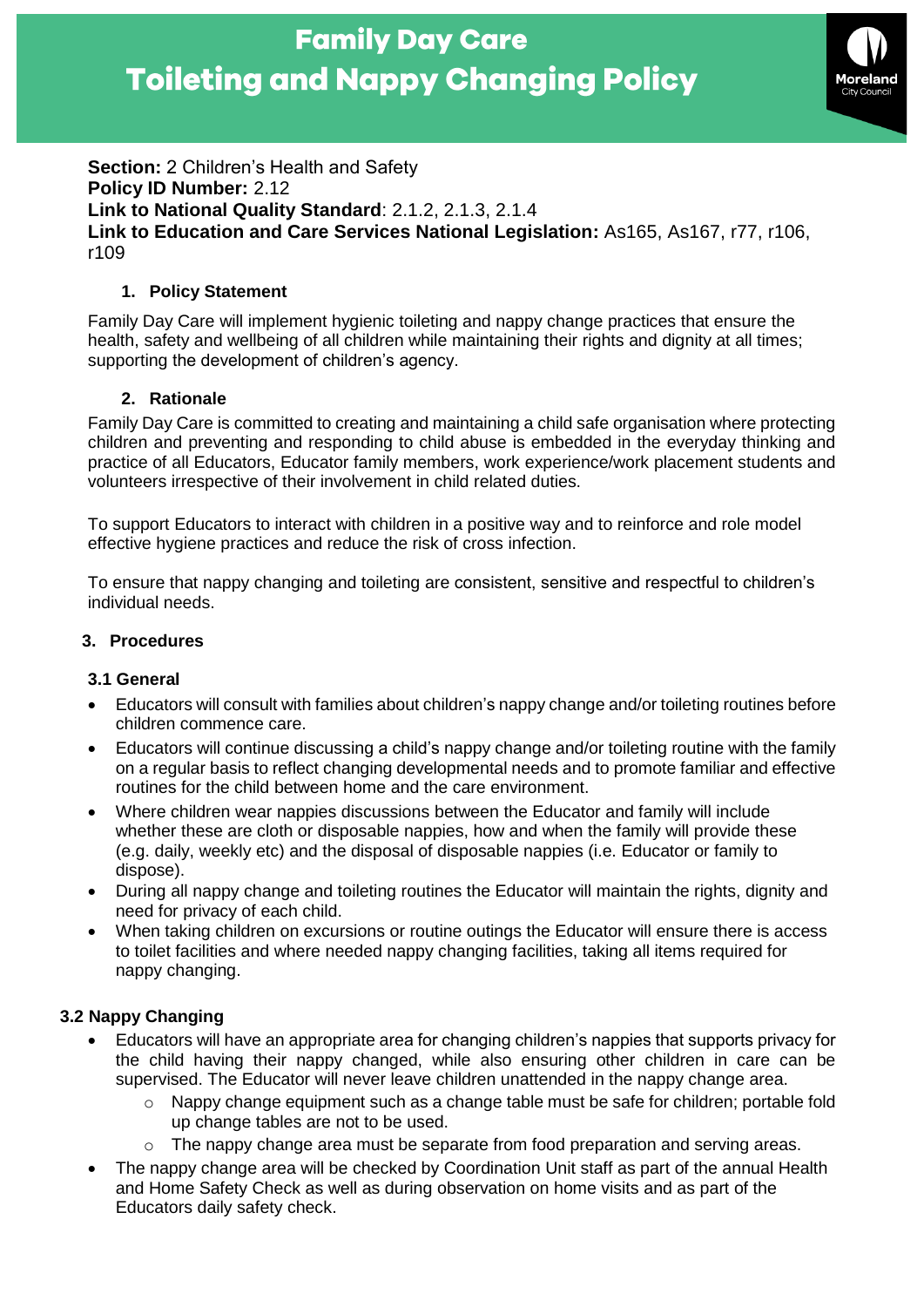

- The Educators will check and change children's nappies regularly throughout the time they are in care.
- Educators are encouraged to keep a small stock of disposal nappies for an emergency, however it is the families' responsibility to provide the nappies. Educators will only use the nappies provided by a family for their child.
	- $\circ$  If cloth nappies are being used or the family are disposing of disposable nappies, the Educator will place used nappies in a sealed plastic bag to be sent home with family at the end of the day. Store away from children.
	- o If the Educator is disposing of disposable nappies, they must place them in a sealed plastic bag prior to putting them in a rubbish bin.
- The Educator will ensure the nappy change area is set up and ready prior to changing children's nappies. This will include ensuring there is a mat with a washable surface and all supplies such as nappies, gloves, wipes and any creams that are required are within reach.
- The Educator will support the child through the nappy change experience giving warning that the nappy change is impending and when possible supporting the child to walk to and from the nappy change area. During the nappy change the Educator will interact positively with the child and support independence as appropriate to un/dress and wash hands.
- The Educator will follow these steps when changing a nappy:
	- o Wash hands;
	- o Put on disposable gloves;
	- $\circ$  Remove the child's nappy and place in a plastic bag;
	- $\circ$  Remove any clothes with urine or faeces on them and place them in a separate bag:
	- o Clean the child's bottom front to back;
	- $\circ$  Place waste wipes and paper (if applicable) in the plastic bag with the dirty nappy;
	- $\circ$  Discard the disposable gloves in the same bag peel gloves back from the wrists;
	- $\circ$  Put on a clean nappy and dress the child;
	- $\circ$  Take the child away from the mat:
	- o Wash and dry their and the child's hands thoroughly;
	- $\circ$  Clean the change mat with detergent and warm water after each nappy change:
	- o Store or dispose of wet/soiled clothing and/or nappies. Use a parent provided bag or plastic bag and store away from children.
	- o Wash hands thoroughly.

#### **3.3 Nappy change creams**

- Families are responsible to provide any creams required for children during nappy changing.
- If a child has a prescribed nappy cream a medication form must be filled out before the Educator can apply this cream during nappy change. Each time this cream is applied the Educator will complete the medication form and the family will need to sign this when collecting their child from care.
- If a child has an over the counter nappy cream the family will need to fill in the Short or Long Term Medication Form, however the Educator will not be required to fill in the form each time they apply the cream.
- If the Educator identifies a rash or other concern during a nappy change they will ring the family to notify them and record this on an illness record. The family can give verbal authority to apply over the counter nappy cream and sign a Medication Form at the end of the day.